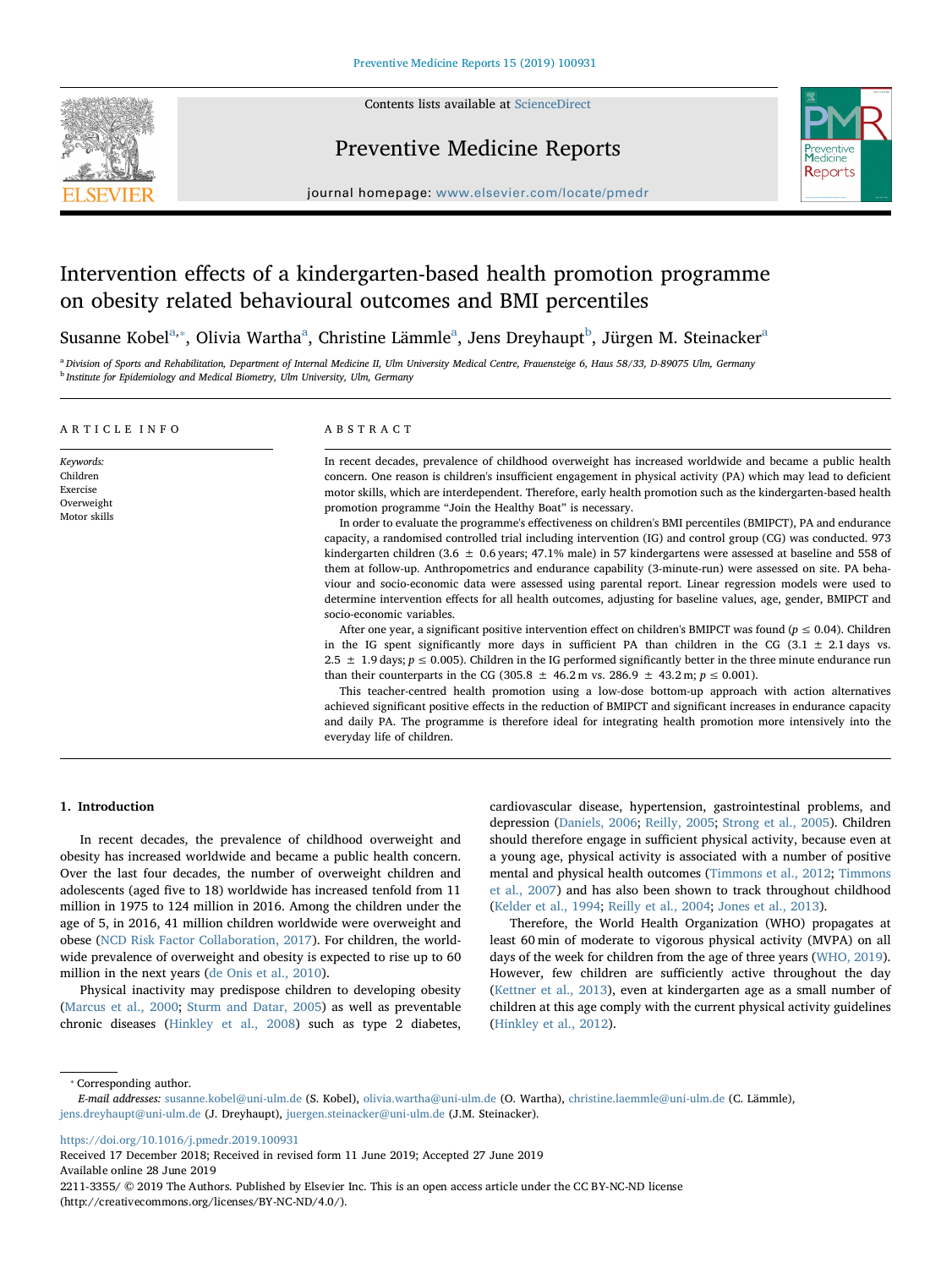This is the case although it has been suggested that regular physical activity improves movement skills in kindergarten children [\(Reilly](#page-6-9) [et al., 2006](#page-6-9)). Especially the time between three and six years is an essential period for children's motor development, since children then improve their basic motor abilities, such as speed, endurance, strength, coordination and balance [\(Sentderdi, 2008\)](#page-6-10), which are bases for many physical activities [\(Gallahue et al., 2006](#page-5-7)) and may even influence their later physical activity behaviours [\(Barnett et al., 2009;](#page-5-8) [Stodden et al.,](#page-6-11) [2009\)](#page-6-11). It has been shown that children with better motor abilities are more physically active than those with less well developed skills [\(Fisher](#page-5-9) [et al., 2005;](#page-5-9) [Laukkanen et al., 2014;](#page-6-12) [Williams et al., 2008](#page-6-13); [Wrotniak](#page-6-14) [et al., 2006\)](#page-6-14). This leads to the assumption that physical activity and motor abilities have to be promoted simultaneously and from a very early age in order to engage children in an active and healthy lifestyle.

Health promotion, which encourages physical activity and provides children with means for a healthy lifestyle, is therefore needed and should start early ([Møller et al., 2017](#page-6-15)). Hence, the kindergarten-based health promotion programme "Join the Healthy Boat" focuses on the key risk factors: increased physical activity and higher fruit and vegetable intake as well as reduced screen media use and sugar-sweetened beverages ([Kobel et al., 2017\)](#page-6-16). By means of a health-psychological approach based on Bandura's socio-cognitive theory [\(Bandura, 2001\)](#page-5-10) and the socio-ecological approach of [Bronfenbrenner \(2012\)](#page-5-11) and readyprepared active action alternatives, the children (and parents) are taught the importance and practical implementation of a healthy lifestyle. In order to investigate the programme's effectiveness on children's health behaviours and BMI percentiles a large-scale evaluation had to be carried out. Findings of those outcomes after a one-year intervention are reported in this study.

## 2. Methods

#### 2.1. Intervention

"Join the Healthy Boat" is a health promotion programme which aims at a healthy lifestyle of kindergarten children and supports among others the prevention of overweight and obese children. The development of the programme (described elsewhere [\(Wartha et al., 2016](#page-6-17))), guided by the intervention mapping approach ([Bartholomew et al.,](#page-5-12) [2006\)](#page-5-12), resulted in a kindergarten-based, teacher-centred intervention based on the health-psychological background of Bandura's socio-cognitive theory ([Bandura, 2001\)](#page-5-10) and the socio-ecological approach of [Bronfenbrenner \(2012\)](#page-5-11). It is implemented state-wide by a bottom-up train-the-trainer approach by nearly 2000 kindergarten teachers in over 850 kindergartens throughout south-west Germany.

The three key topics of the programme are the promotion of physical activity, the reduction of screen media consumption, and a more healthy diet including the reduction of sweetened drinks and an increased fruit and vegetable intake. All intervention materials are integrated into the everyday life of kindergartens so no external staff or extra time is required. The intervention materials consist of 20 exercise and games lessons and 30 ready to use ideas, action alternatives and lessons in order to get children to be more physically active, gain fundamental motor skills and knowledge about their body and health as well as eat more healthily (e.g., games, exercise breaks, cooking). In addition, short activity games (exercises of 5–7 min each, which also promote children's motor skills) are part of the materials and are to be used twice daily. In order to not only reach children but also their parents, family homework, materials for parents' nights and parental letters were included in three languages. The intervention materials also include instructional and behavioural educational resources for kindergarten teachers, who were trained twice in 16 h of peer-to-peer training courses before receiving all materials for free. This enabled a guided instruction paired with some background information and ideas how to implement health-promoting aspects into the kindergarten life.

#### 2.2. Study design

For the evaluation of this multilevel multicomponent programme, a prospective, stratified, cluster randomised and longitudinal study was performed with an intervention group and a control group. After completion of the baseline measurements (autumn 2016), the programme "Join the Healthy Boat" was carried out in the intervention group, while the control group followed the regular kindergarten life with no contact during that year. Follow-up measurements took place after one year (autumn 2017). Details on kindergarten and children recruitment, materials and organisation of randomisation and data collection have already been published elsewhere ([Kobel et al., 2017](#page-6-16)). Approval for the study was obtained from the Ethics Committee of the University and the Ministry of Education and carried out according to the Helsinki Declaration. In addition, the study is registered in the German Register of Clinical Trials (DRKS-ID: DRKS00010089). Primary and secondary outcomes were defined as change in BMI percentiles and physical activity. Desired sample size was calculated as four possible numbers of kindergartens per study group (11, 12, 13 or 14 kindergartens per study group with 40 children each). The minimum assumed number was therefore 880 children, the maximum 1120 children. The overall significance level is set to 0.05 (two-sided). Depending on the number of kindergartens, a small effect size of 0.288 to 0.325 could be achieved for a power of 0.80 for the metric targets.

#### 2.3. Participants and instruments

973 kindergarten children (3.6  $\pm$  0.6 years; 47.1% male) in 57 kindergartens (30 kindergartens in the intervention group; 27 kindergartens in the control group), who participated in the evaluation study of the programme were assessed at baseline and 558 (57%) of them at follow-up. Prior to data collection, parents provided written and informed consent and children their assent to taking part in the study.

Anthropometric measurements such as children's height (cm) and body mass (kg) were taken by trained technicians to ISAK-standards ([Stewart et al., 2011\)](#page-6-18) using a stadiometer and calibrated electronic scales (Seca 213 and Seca 862, respectively, Seca Weighing and Measuring Systems, Hamburg, Germany). Children's BMI was calculated as weight divided by height squared, and converted to BMI percentiles (BMIPCT) using German reference data ([Kromeyer-Hauschild et al.,](#page-6-19) [2001\)](#page-6-19). Cut-off points for overweight children were determined above the 90th percentile; for obese children above the 97th percentile.

Endurance capability was assessed using a 3-minute-run [\(Oja and](#page-6-20) [Jürimäe, 1997\)](#page-6-20) which the children performed during a visit at their kindergarten, supervised and instructed by trained staff. Completed meters in 3 min were recorded.

Physical activity and other health behaviours such as screen media use and dietary patterns as well as migration background were assessed using a parental questionnaire. The included questions were based on the German Health Interview and Examination Survey for Children and Adolescents (KiGGS), which previously assessed health behaviour in 18,000 German children and adolescents [\(Kurth and Scha](#page-6-21)ffrath, 2010). Since for kindergarten children sufficient physical activity is defined as at least 60 min of MVPA per day ([WHO, 2019\)](#page-6-8), this was used as the cutoff. Recent guidelines for screen media use suggest no > 60 min/day for this age group ([WHO, 2019\)](#page-6-8), which lead to using 1 h as the cut-off for screen media use, including television, game console, computer, tablet, and smartphone use. Migration background was defined as at having least one parent who was born abroad or if the child was spoken to in another language than German in the first three years of their life.

#### 2.4. Data analysis

Statistics were performed using SPSS Statistics 25 (SPSS Inc., Chicago, IL, US) with a significance level set to  $\alpha < 0.05$ . Descriptive statistics were calculated (mean values and standard deviations). For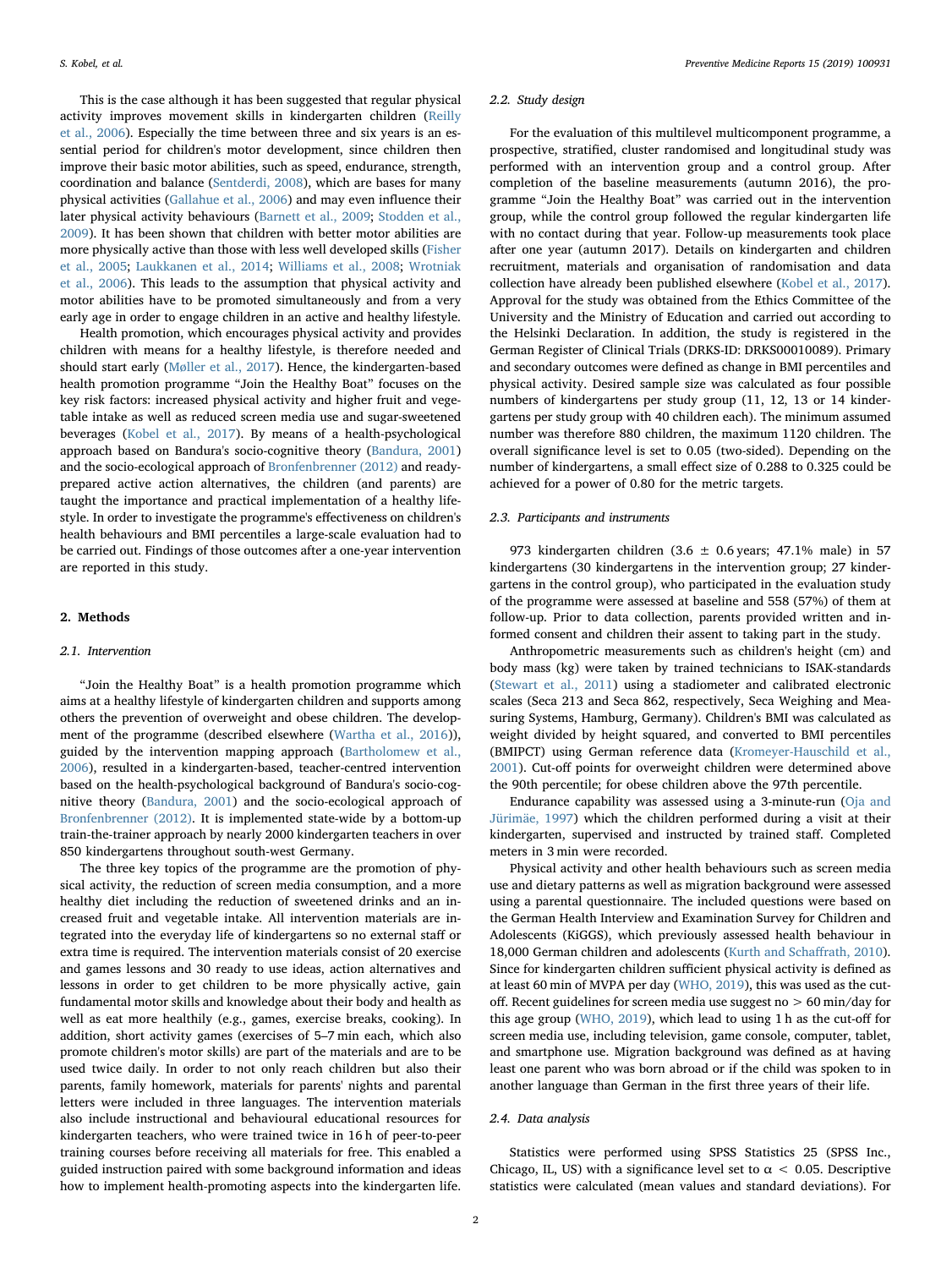#### <span id="page-2-0"></span>Table 1

Participant's characteristics at baseline, split into control and intervention group.

| Missing | Intervention | Control     | Total       |
|---------|--------------|-------------|-------------|
| values  | $(n = 318)$  | $(n = 240)$ | $(n = 558)$ |
|         | 3.6(0.6)     | 3.6(0.5)    | 3.6(0.6)    |
|         | 179 (56.3)   | 113 (47.1)  | 292 (52.3)  |
| 77      | 51.9 (25.9)  | 47.9 (25.9) | 50.3 (25.9) |
| 77      | 18 (6.3)     | 10(5.1)     | 28(5.8)     |
| 106     | 77 (30.6)    | 74 (37.0)   | 151 (33.4)  |
|         |              |             |             |

m (sd), mean (standard deviation); BMIPCT = BMI percentiles; migration background = at least one parent was born abroad or the child was spoken to in another language than German for the first three years of their life. \* p≤0.05.

<span id="page-2-1"></span>categorical data, Fisher's exact test was used for the detection of group differences at baseline. Linear regression models were used to determine intervention effects for all health outcomes, adjusting for baseline values as well as controlling for age, gender, BMI percentiles and migration background.

#### 3. Results

Participant's baseline socio-demographic, anthropometric and health characteristics are summarised in [Table 1.](#page-2-0) Gender differences were found for days on which children spent 60 min in MVPA and covered distance during the three minute run. 5.8% of children were classified as overweight (including obesity) and 2.5% of children were classified as obese.

Checks comparing control and intervention group to see if randomisation was successful revealed no differences for any relevant variables except for gender, showing significantly more boys in the intervention group ( $p \leq 0.03$ ).

## 3.1. Weight status

Average BMIPCT of participating children at baseline were 50.3  $(± 25.9)$  with no significant differences between gender or migration background. 5.8% of children were classified as overweight (including obesity) and 2.5% as obese.

At follow-up, this changed marginally to 6.5% of children being overweight (including obesity) and 2.4% of children being obese. Although, children in the intervention group displayed slightly higher BMIPCT values at baseline, compared to the children in the control group (51.9  $\pm$  25.9 and 47.9  $\pm$  25.9, respectively), after one year, BMIPCT values of children in the intervention group decreased to 48.7  $($   $\pm$  26.3) whereas BMIPCT values of children in the control group increased to 48.4 ( $\pm$  26.2). Taking into account age, gender and baseline values, this shows a significant positive intervention effect ( $p \le 0.04$ ), however, once controlled for migration background, this effect was lost ([Table 3](#page-3-0)).

## 3.2. Nutrition

#### 3.2.1. Fruit and vegetable intake

As shown in [Table 2,](#page-3-1) at baseline, children ate 2.27 ( $\pm$  1.73) portions of fruit and vegetables daily with 16.7% of children eating no fruit or vegetables and 9.9% of children eating five or more portions per day. At follow-up, children ate 2.39 ( $\pm$  1.81) portions of fruit and vegetables per day with 17.9% of children eating no fruit or vegetables and

10.9% of children eating five or more portions daily. There was no significant difference between control and intervention group at baseline or follow-up.

#### 3.2.2. Consumption of sugar-sweetened beverages

Before intervention, 24.6% of children never drank any sugarsweetened beverages, 9.5% drank bespoke drinks at least once per day with no significant difference between control and intervention group but with a slight tendency towards greater daily sugar-sweetened beverage consumption in the intervention group (10.7% vs. 7.9% for intervention and control group, respectively).

After one year, 21.2% of children never consumed and sugarsweetened beverages, 6.2% of children drank those beverages at least once daily with no significant difference between control and intervention group. However, children in the intervention group displayed higher values of daily consumption of sweetened beverage at baseline, compared to the children in the control group; after one year, the percentage of children in the intervention group who consumed sugarsweetened beverages at least daily reduced to 5.9% whereas the percentage of children in the control group whose parents reported to consume sugar-sweetened beverages at least daily remained the same (7.9%, [Table 2](#page-3-1)).

#### 3.3. Screen media use

At baseline, 49.5% of children used screen media (television, game console, computer, tablet, smartphone) for 1 h or more per day. At follow-up this increased to 54.2% with no significant difference between control and intervention group [\(Table 2\)](#page-3-1).

## 3.4. Physical activity

At baseline, children spent on 2.7 ( $\pm$  2.0) days/week 1 h or more in MVPA. 7.2% of children reached 60 min of MVPA on seven days per week. There was a significant gender difference in days being sufficiently physically active ( $p \le 0.001$ ) with boys spending on average 2.9  $(± 2.1)$  days/week with at least 60 min of MVPA, whereas girls spent on 2.3 ( $\pm$  1.8) days/week 1 h in that intensity. Also, 9.1% of boys reached the bespoke amount of physical activity on all days per week, while 4.9% girls achieved that goal.

One year later, at follow-up, children engaged in 60 min of MVPA on 2.8 ( $\pm$  2.0) days/week and reached that hour of MVPA on 7 days/ week significantly more often than the year before ( $p \le 0.001$ ; [Table 2](#page-3-1)). Further, a significant difference could be observed between control and intervention group with children in the intervention group spending significantly more days engaging in 60 min of MVPA than children in the control group ( $p \le 0.005$ ; [Table 2](#page-3-1)), which stayed significant even when controlling for baseline values, age, gender, weight status and migration status. Also, there were proportionally nearly twice as many children in the intervention group who were physically active on every day of the week, compared to the control group ( $p \le 0.03$ ; [Table 2](#page-3-1)). This was the case although at baseline, less children in the intervention group engaged in 60 min of MVPA on seven days per week than in the control group.

## 3.5. Endurance capacity

At baseline, children ran between 98 and 435 m in 3 min (251.5  $\pm$  45.7 m), largely depending on age ( $p \le 0.001$ ) and gender ( $p \le 0.03$ ). Boys ran on average 255.9 ( $\pm$  48.5) m whereas girls completed 246.9 ( $\pm$  46.2) m in 3 min. Also, three-year-olds managed 224.5 ( $\pm$  37.9) m, four-year-olds 266.6 ( $\pm$  43.7) m, and five-year-olds 290.3 ( $\pm$  57.2) m during the 3-minute-run.

After the one-year intervention, the distance children covered in their three minute run ranged from 151 to  $486 \text{ m}$  (297.8  $\pm$  45.9 m), still predominantly depending on age ( $p \le 0.001$ ) and gender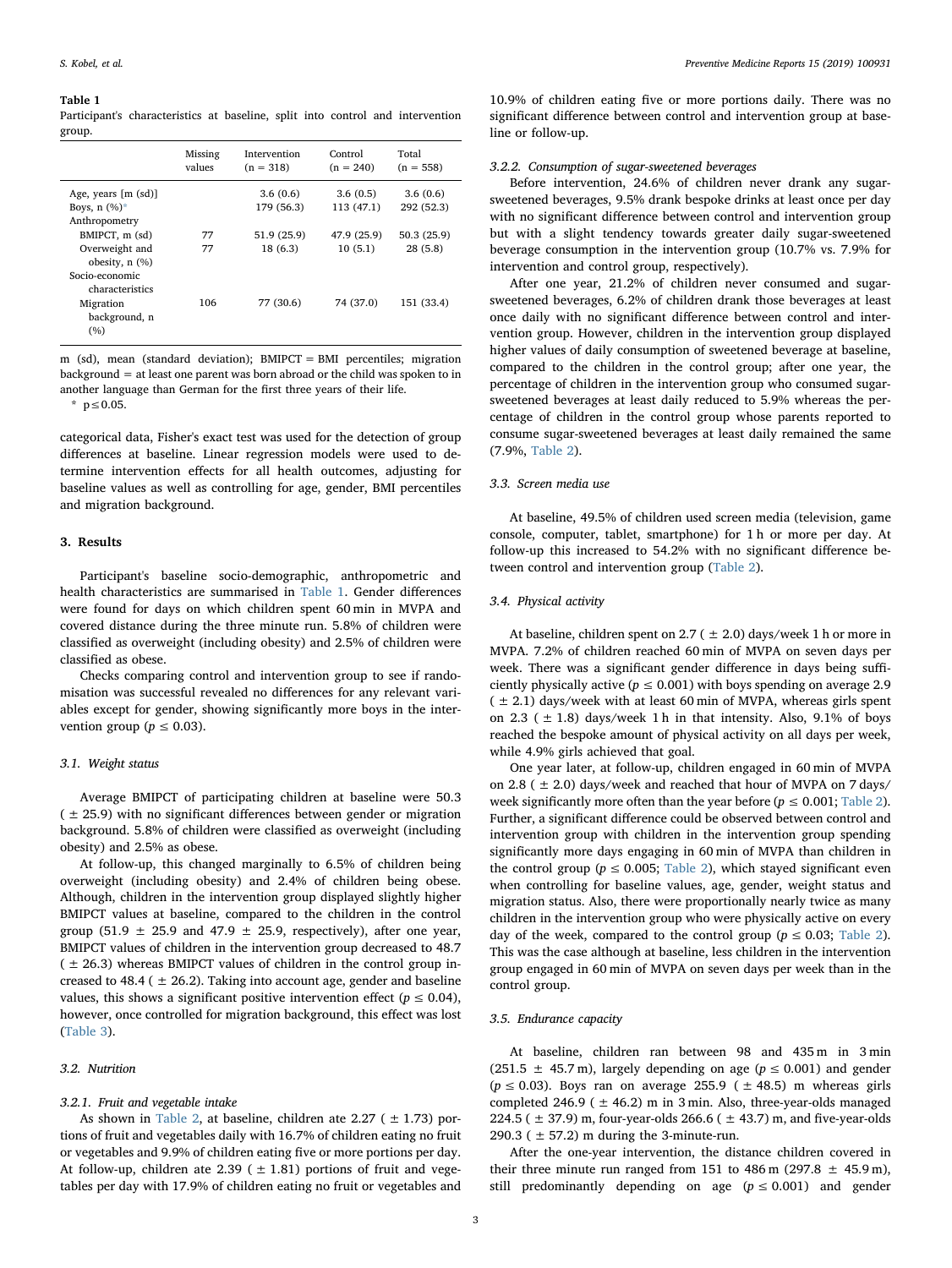#### <span id="page-3-1"></span>Table 2

Participant's nutrition, screen media and physical activity behaviours at baseline and follow-up, split into control and intervention group.

|                                                                  | Missing values | Control $(n = 240)$<br>Intervention $(n = 318)$ |              | Total $(n = 558)$ |
|------------------------------------------------------------------|----------------|-------------------------------------------------|--------------|-------------------|
| Nutrition                                                        |                |                                                 |              |                   |
| Baseline                                                         |                |                                                 |              |                   |
| Portions of fruit and vegetables/day, m (sd)                     | 102            | 2.2(1.8)                                        | 2.3(1.6)     | 2.3(1.7)          |
| Sugar-sweetened beverages $\ge$ daily, n (%)                     | 94             | 28 (10.7)                                       | 16(7.9)      | 44 (9.5)          |
| Follow-up                                                        |                |                                                 |              |                   |
| Portions of fruit and vegetables/day, m (sd)                     | 166            | 2.3(1.8)                                        | 2.4(1.8)     | 2.4(1.8)          |
| Sugar-sweetened beverages $\ge$ daily, n (%)                     | 161            | 13(5.9)                                         | 14 (7.9)     | 27(6.8)           |
| Screen media use                                                 |                |                                                 |              |                   |
| Baseline                                                         |                |                                                 |              |                   |
| Screen media use $\geq 60$ min/day, n (%)                        | 152            | 117 (50.2)                                      | 84 (48.6)    | 201 (49.5)        |
| Follow-up                                                        |                |                                                 |              |                   |
| Screen media use $\geq 60$ min/day, n (%)                        | 185            | 120(56.3)                                       | 82 (51.2)    | 202 (54.2)        |
| Physical activity                                                |                |                                                 |              |                   |
| Baseline                                                         |                |                                                 |              |                   |
| Days of MVPA $\geq 60$ min/day, m (sd)                           | 112            | 2.7(2.0)                                        | 2.6(2.0)     | 2.7(2.0)          |
| 7 days of MVPA $\geq$ 60 min/day, n (%)                          | 112            | 17(6.7)                                         | 15(7.9)      | 32(7.2)           |
| Follow-up                                                        |                |                                                 |              |                   |
| Days of MVPA $\geq 60$ min/day, m (sd) <sup>a</sup>              | 168            | 3.1(2.1)                                        | 2.5(1.9)     | 2.8(2.0)          |
| 7 days of MVPA $\geq$ 60 min/day, n $(\%)^a$                     | 168            | 31(14)                                          | 12(7.1)      | 43(11)            |
|                                                                  |                |                                                 |              |                   |
| Endurance                                                        |                |                                                 |              |                   |
| Baseline                                                         |                |                                                 |              |                   |
| Completed meters in 3 min, m (sd)                                | 86             | 250.7 (48.9)                                    | 252.8 (45.7) | 251.5 (47.6)      |
| Follow-up                                                        |                |                                                 |              |                   |
| Completed meters in $3 \text{ min}$ , m $\text{(sd)}^{\text{a}}$ | 20             | 305.8 (46.2)                                    | 286.9 (43.2) | 297.8 (45.9)      |

m (sd), mean (standard deviation); MVPA = moderate to vigorous physical activity.

<span id="page-3-2"></span>Significant difference between control and intervention group.

#### <span id="page-3-0"></span>Table 3

Results from the final regression model for health outcomes at follow up for the intervention group.

|                                                    | n <sup>a</sup> | Coefficient <sup>b</sup> | $\boldsymbol{p}$ | 95% CI                |
|----------------------------------------------------|----------------|--------------------------|------------------|-----------------------|
| Physical activity                                  |                |                          |                  |                       |
| 60 min MVPA/day (days/week)                        | 279            | 0.102                    | 0.049            | [0.01; 0.81]          |
| Fruit and vegetable intake                         |                |                          |                  |                       |
| Portions of fruit and vegetables/<br>day           | 286            | 0.006                    | 0.907            | $[-0.34:$<br>0.391    |
| Sugar-sweetened beverages                          |                |                          |                  |                       |
| Daily consumption of sugar-<br>sweetened beverages | 295            | $-0.098$                 | 0.070            | $[-0.10;$<br>$0.01$ ] |
| Screen media use                                   |                |                          |                  |                       |
| Screen media use $\geq 60$ min/day                 | 256            | $-0.002$                 | 0.964            | $[-0.27;$<br>$0.26$ ] |
| Endurance capacity                                 |                |                          |                  |                       |
| Meters completed in 3 min                          | 466            | 0.201                    | 0.001            | [10.31]<br>27.80]     |
| Weight status                                      |                |                          |                  |                       |
| <b>BMI</b> percentiles                             | 480            | $-0.032$                 | 0.153            | I – 3.98;<br>0.62]    |

 $CI =$  confidence interval,  $MVPA =$  moderate to vigorous physical activity;

Bold = significant difference between control and intervention group.

<span id="page-3-3"></span>Only cases with baseline and follow-up data.

<span id="page-3-4"></span><sup>b</sup> Adjusted for baseline values, gender, age, BMI percentiles (except weight status), and migration status.

 $(p \le 0.01)$ , with girls running on average 10 m less in 3 min than boys (302.6  $\pm$  46.9 m and 292.4  $\pm$  44.1 m, respectively). There was also a significant intervention effect (see [Table 3](#page-3-0)) with children in the intervention group reaching 305.8 ( $\pm$  46.2) m in 3 min and those in the control group covering 286.9 ( $\pm$  43.2) m, although baseline values were slightly higher in the control group compared to the intervention group (252.8  $\pm$  45.7 m and 250.7  $\pm$  48.9 m, respectively). Therefore, children in the intervention group performed significantly better in the three minute endurance run than their counterparts in the control group, even if adjusted for baseline values, age, gender, weight status, and migration status ( $p \leq 0.001$ ).

## 4. Discussion

In this study effects of the intervention of the health promotion programme "Join the Healthy Boat", on body composition, daily physical activity, nutrition and screen media behaviours as well as endurance performance of > 550 kindergarten children in south-west Germany were analysed in a cluster-randomised, controlled study. The positive intervention effects on all three outcomes display the effectiveness of the presented measure.

Especially, the significant decrease of BMIPCT in the intervention group compared to a slight increase in BMIPCT in the control group within one year shows promising effects on an objective measure. Although at baseline, the children in the intervention group displayed higher BMIPCT than their counterparts in the control group, at followup, children in both groups showed very similar BMIPCT, suggesting the often reported age-related upwards trend of body weight ([Schienkiewitz et al., 2018](#page-6-22)) might have been slowed down due to the here described intervention. However, the intervention effect was lost once the children's migration status was taken into account, which still seems to be a large determinant for children's weight status ([Kuepper-](#page-6-23)[Nybelen et al., 2005\)](#page-6-23). A recent study assessing 648 kindergarten children in China [\(Hu et al., 2017\)](#page-5-13) also showed small intervention effects on children's weight status. Their primary aim laid on the increase of (knowledge of) healthy nutrition delivered by trained kindergarten staff and the increase of parental awareness of their children's weight [\(Hu](#page-5-13) [et al., 2017](#page-5-13)). "Join the Healthy Boat" actively avoided a focus on children's weight but concentrated on delivering action alternatives for a healthy diet and an active lifestyle. Nevertheless, parents were actively incorporated in the intervention and regularly informed about all three aspects of the programme (nutrition, physical activity and screen media use).

That those are relevant in preventing childhood obesity shows a large systematic review of 15 different studies aiming at preventing overweight and obesity in kindergarten children investigated exactly those three topics: nutrition, physical activity and sedentary behaviour (all of which assessed sedentary time via screen media use) [\(te Velde](#page-6-24) [et al., 2012\)](#page-6-24). Their results showed an insufficient evidence for an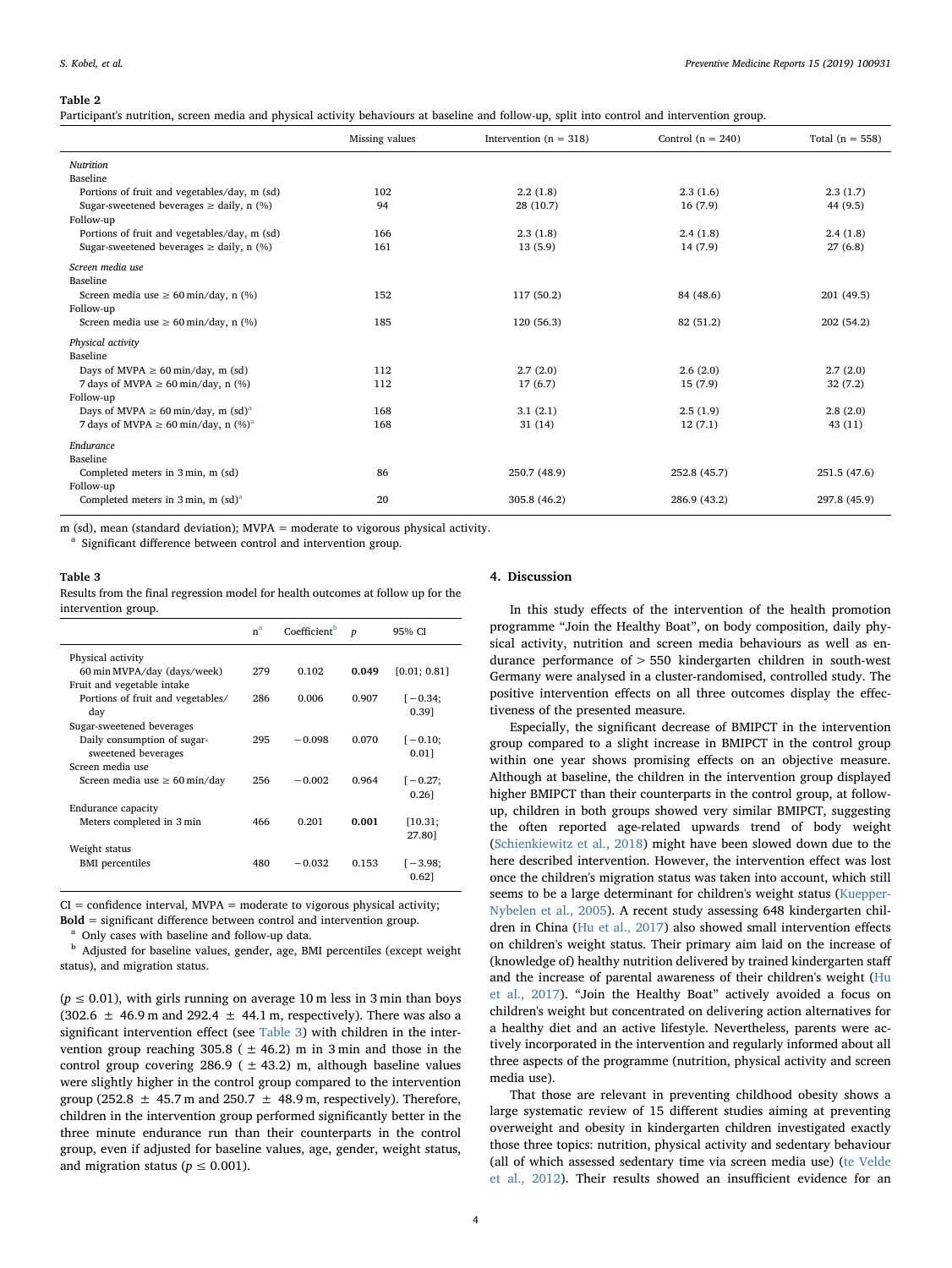association between diet and overweight, however moderate evidence for a positive association between sedentary behaviour and overweight and strong evidence for an inverse association between physical activity and overweight ([te Velde et al., 2012](#page-6-24)).

German research comparing effects of three low-threshold health promotion programmes in kindergartens in Cologne including 1510 children has shown inconsistent results regarding BMI changes [\(Klein](#page-6-25) [et al., 2014\)](#page-6-25). Whereas two programmes ([Klein et al., 2010;](#page-5-14) [Klein et al.,](#page-6-25) [2014\)](#page-6-25) showed positive intervention effects on children's BMI after six months; in one intervention ([Graf and Dordel, 2010\)](#page-5-15) the BMI increased parallel to the control group ([Klein et al., 2014](#page-6-25)). Although all three interventions focused on different aspects (one was primarily educating parents and kindergarten staff on health behaviours with no active involvement in the kindergartens [\(Klein et al., 2010](#page-5-14)); one incorporated 60 min of physical education once a week for six months ([Graf and](#page-5-15) [Dordel, 2010\)](#page-5-15), and one combined both [\(Klein et al., 2014\)](#page-6-25)), it could be shown that parental involvement seems to be key for a change in children's nutrition and physical activity habits possibly leading to a favourable change in body composition.

An increase in children's daily physical activity was also an aspired aim of "Join the Healthy Boat" and was therefore assessed at baseline and follow-up. According to recent recommendations, children from the age of three years should achieve 60 min of MVPA per day [\(WHO,](#page-6-8) [2019\)](#page-6-8). At baseline, 7.2% of children spent a minimum of 60 min/day in MVPA, with boys – as reported many times before (e.g. [Schmutz et al.,](#page-6-26) [2018;](#page-6-26) [De Craemer et al., 2014](#page-5-16)) – achieving this nearly twice as often than girls but no significant difference between control and intervention group (apart from a slight tendency towards more physical activity in the control group). After one year, however, there was a significant positive intervention effect whereby 14% of children in the intervention group engaged in 1 h of MVPA daily, compared to 7.1% of children in the control group. This is in contrast to previous research showing no effect on physical activity after significantly shorter (six weeks) and more intense school- and kindergarten-based programmes [\(O'Dwyer](#page-6-27) [et al., 2013](#page-6-27)). However, a meta-analysis showed that physical activity interventions lasting four weeks and less had the largest effect on MVPA in kindergarten children, compared to interventions with a duration of three to six months, which showed only very small effects on MVPA ([Gordon et al., 2013](#page-5-17)).

Nevertheless, a large Belgium study investigating a teacher-centred intervention which was designed for at least 1 h per week and included physical activity, changes to the environment and parental involvement (De [Craemer et al., 2014\)](#page-5-16), which is very similar to "Join the Healthy Boat". Physical activity behaviours of nearly 500 kindergarten children were objectively assessed after one year showing positive intervention effects for boys and children from a high socio-economic background ([De Craemer et al., 2014](#page-5-16)). Here, gender and migration background was controlled for as well, with no significant differences in intervention effects regarding daily physical activity.

On the topic of the – not only here – notable gender difference in physical activity behaviour and especially in achieving a minimum of 60 min of MVPA per day, it is believed that apart from physiological and developmental factors as well as environmental factors, also psychological and social factors contribute to this repeatedly showing phenomena [\(Kohl and Hobbs, 1998\)](#page-6-28). Especially since this study shows such an evident difference at a very early age already, social factors are to be investigated further. Yet, there seems to be no research studying this at that particular age-group, which only derives assumptions such as different parental concerns about their child's safety as well as greater socialisation towards sports and physical activity in boys ([Haywood and Getchell, 2014\)](#page-5-18). Since gender norms and possibly resulting behaviours such as different physical activity patterns, are developed at home as well as kindergartens or other institutions, interventions should look at targeting physical activity behaviours of boys and girls separately and with a strong parental component, in order to reverse this tendency. "Join the Healthy Boat" had no aspects of gender

specific exercises or lessons, which could in future be considered. It is however, mentioned in the teacher training given prior to the intervention but only as background information. Literature shows that girls are attracted by different aspects on a playground compared to boys ([Möhrle et al., 2015](#page-6-29)) and that physical activity interventions affect boys and girls differently [\(Bergh et al., 2012](#page-5-19)). Therefore, a more intense focus could be laid on sensitising teachers but also parents and communities to this issue in order to give confidence as well as create opportunities and spaces to enable girls to be more physically active.

With regards to children's endurance capacity, even when adjusted for migration background, significant intervention effects were found using a three minute run. Similar effects were found after a 14-week, far more intense intervention (six times per week of 45 min of physical activity in kindergarten) in five- to six-year-olds [\(Eliakim et al., 2007\)](#page-5-20) as well as a 10-week training programme (90 minute exercise per week) in three- to six-year-olds ([Latorre-Román et al., 2018\)](#page-6-30). Yet, the three German interventions previously mentioned [\(Klein et al., 2010;](#page-5-14) [Graf](#page-5-15) [and Dordel, 2010;](#page-5-15) [Klein et al., 2014\)](#page-6-25), which focused on parental and teacher education as well as one physical activity session per week, showed no improvement with regards to endurance capacity in kindergarten children [\(Klein et al., 2014\)](#page-6-25).

"Join the Healthy Boat" uses action alternatives, weekly physical activity sessions (lasting 15–45 min) as well as two daily exercise breaks (lasting 5–7 min each) delivered by the kindergarten teachers in order to engage children in more physical activity and therefore increase their motor abilities. The latter is of particular importance as declining motor skills are an increased health risk since motor skills (especially endurance capacity) are a strong predictor of adult mortality and life expectancy ([Myers et al., 2002\)](#page-6-31). In addition, decreased cardiovascular fitness is associated with an increased incidence of cardiovascular risk factors in adults [\(Myers et al., 2002\)](#page-6-31) as well as in children and adolescents ([Tomkinson, 2011](#page-6-32)). Yet, secular trends of a decline have been shown for most of the basic motor abilities [\(Tomkinson, 2007](#page-6-33); [Roth](#page-6-34) [et al., 2010](#page-6-34)).

In order to reverse this trend and to enable kindergarten children to be sufficiently physically active, a programme such as "Join the Healthy Boat" has the potential to engage children in a healthier lifestyle and to benefit from its outcomes. However, the intervention was not able to change children's dietary behaviours and their screen media use in one year. Whereas before intervention approximately half of the participating children used various screen media for 1 h or more per day, this amount increased in both groups within one year by on average almost 5%. Most children used screen media for one to one and one half hours per day. Although these amount seem low in comparison to international studies (e.g. [Madigan et al., 2019\)](#page-6-35), this also means children could spend 1 h per day more being physically active. Since parents play a major role in their children's screen media use [\(Frate et al., 2019\)](#page-5-21), "Join the Healthy Boat" tried to tackle increased time with screen media informing parents about guidelines, the establishment of family media rules and action alternatives to reduce time in front of screens. However, maybe at kindergarten such an intervention is too late already, as screen media habits might have established already. A recent study in the US showed that if parents were informed about strategies to minimise screen media use as early as 3 weeks after birth (and regularly thereafter), children would be exposed less to screen media than children in the control group. However, this effect was lost at one year already [\(Adams et al., 2018\)](#page-5-22).

Comparably to screen media use, no intervention effect on dietary behaviours could be observed after one year. Although there was a slight tendency towards an increased fruit and vegetable consumption at follow-up, this could be detected in both groups. Again, this aspect is very much reliant on parental participation, since the parents are responsible for their children's food (choices) ([Frate et al., 2019\)](#page-5-21). The intervention included 15 dietary lessons within the year, including cooking, healthy snacks and breakfast, which were all documented and transported home via either recipes booklets or posters in their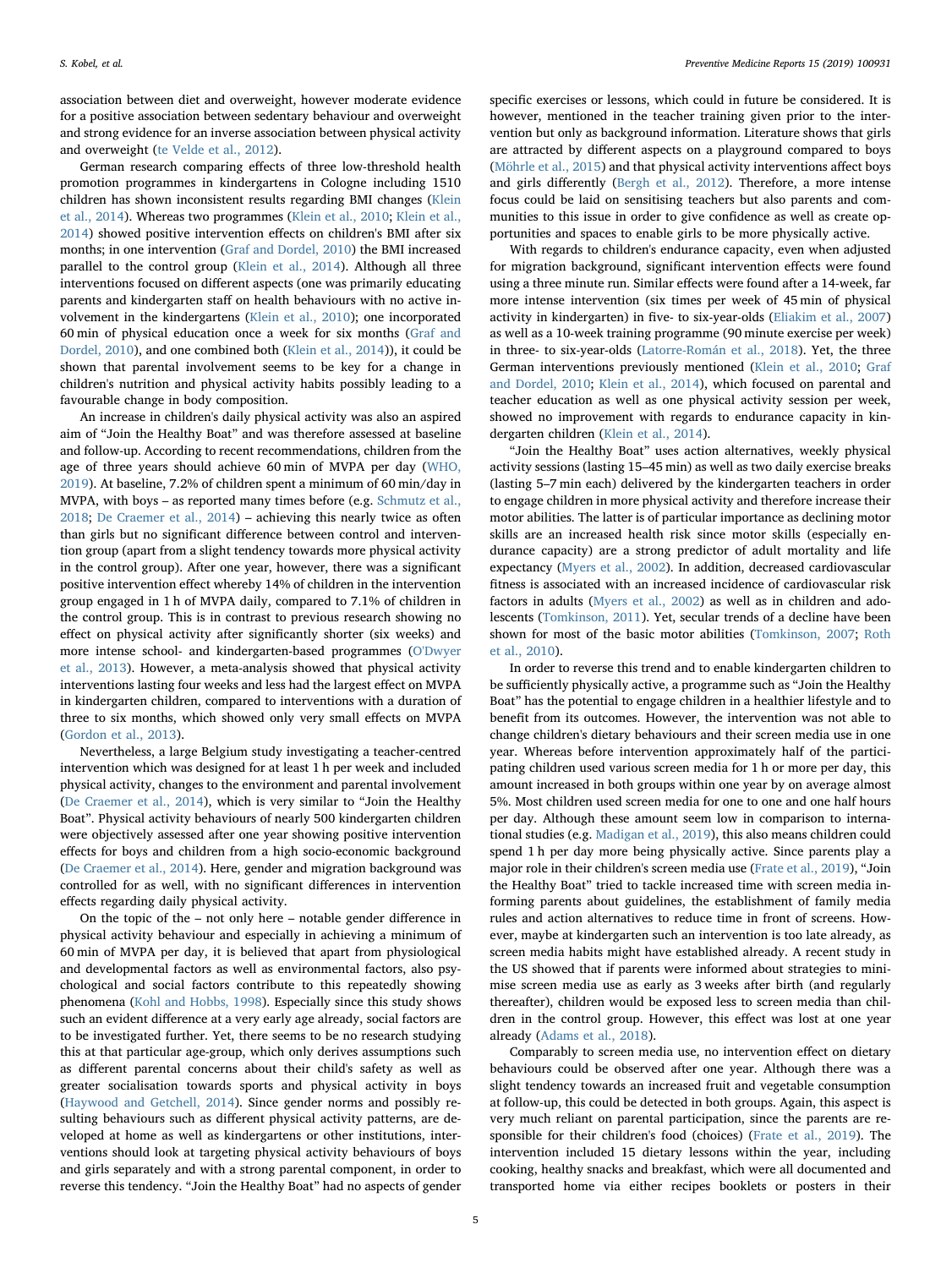kindergartens. Additionally, parents were informed about healthy nutrition in parental letters and parents nights. However, this might have been too low-threshold. A very short (five weeks) but intense intervention trying to increase kindergarten children's fruit and vegetable intake succeeded by sending home weekly multipage hand-outs to educate, motivate, and provide ideas for packing healthy lunches as well as classroom activities for the children [\(Briley et al., 2012\)](#page-5-23).

Apart from regular fruit and vegetable intake, "Join the Healthy Boat" also focuses on a reduction of sugar-sweetened beverages. While the percentage of children consuming sugar-sweetened beverages daily was relatively low to start off with (below 10%) and approximately two thirds of the children drinking no such beverages or no more than once per week, there was little room for improvement. And even though no significant intervention effect could be shown, the percentage of children consuming sugar-sweetened beverages on a daily basis nearly halved in the intervention group, whereas no change occurred in the control group. This might be due to the situational and structural prevention aspect of the programme, which educated kindergarten teachers about the health risks emanating from the consumption of sugarsweetened beverages and gave them strategies how to implement rules in their kindergartens about what drinks are allowed.

Nonetheless, this study is not without limitations, which need to be considered when interpreting these results. Although this study has an acceptable sample size and body composition and endurance capacity were assessed objectively, the use of subjective measures (parental report) of physical activity and the associated recall biases is a limitation of this study. Furthermore, participating in this study may have led to an increased social desirability and potential over-reporting bias with regards to the measured variables as awareness was raised for the importance of physical activity and other health behaviours. Also, the present intervention was very low "dose" and delivered by kindergarten teachers rather than external staff which also may lower the likelihood of the "Hawthorne" or observer effect. Further, the intensity of the physical activity sessions of the interventions could not be recorded, which would have been helpful. Even though, a major strength of this study is its randomised controlled design with a control group, the kindergarten teachers in that group were also very health conscious and have not been "inactive", which might have led to a strong contamination with other efforts to promote children's health in the control group.

#### 5. Conclusions

This kindergarten-based health promotion has shown positive effects on children's health development in several areas. Although, only using a low-dose teacher-centred approach, "Join the Healthy Boat" managed to achieve significant increases in endurance capacity and daily physical activity in the intervention group as well as positive tendencies in the reduction of sugar-sweetened beverage consumption and BMI percentiles. In order to be consistent, interventions such the here described as health promotion should become an integral part of all kindergartens. The programme, which requires no extra time and is free for all kindergartens in the south-west of Germany, is therefore ideal for integrating health promotion more intensively into the everyday life of children and into the education of kindergarten teachers, so that they can intervene accordingly. Since improvements of motor skills of kindergarten children have the potential to influence physical activity positively beyond the early years ([Lopes et al., 2011\)](#page-6-36), measures such as these that are easy to implement and effective through the provision of action alternatives and the bottom-up approach offered.

#### Funding

The kindergarten-based health promotion programme "Join the Healthy Boat" and its evaluation study was financed by the Baden-Württemberg Foundation (grant number BWS\_1.479.00\_2009), which had no influence on the content of this manuscript.

## Acknowledgements

The authors would like to thank all members of the research group for their input: the Institute of Epidemiology and Medical Biometry, Ulm University, the Institute of Psychology and Pedagogy, Ulm University, all assistants who were involved in the performance of measurements and especially all teachers and families for their participation.

#### References

- <span id="page-5-22"></span>[Adams, E.L., Marini, M.E., Stokes, J., Birch, L.L., Paul, I.M., Savages, J.S., 2018. INSIGHT](http://refhub.elsevier.com/S2211-3355(19)30105-6/rf0005) [responsive parenting intervention reduces infant's screen time and television ex](http://refhub.elsevier.com/S2211-3355(19)30105-6/rf0005)[posure. Int. J. Behav. Nutr. Phys. Act. 15, 24.](http://refhub.elsevier.com/S2211-3355(19)30105-6/rf0005)
- <span id="page-5-10"></span>Bandura, A., 2001. Social cognitive theory: an agentic perspective. Annu. Rev. Psychol. 52, 1–26. <https://doi.org/10.1146/annurev.psych.52.1.1>.
- <span id="page-5-8"></span>Barnett, L.M., van Beurden, E., Morgan, P.J., Brooks, L.O., Beard, J.R., 2009. Childhood motor skill proficiency as a predictor of adolescent physical activity. J. Adolesc. Health 44 (3), 252–259. [https://doi.org/10.1016/j.jadohealth.2008.07.004.](https://doi.org/10.1016/j.jadohealth.2008.07.004)
- <span id="page-5-12"></span>[Bartholomew, L.K., Parcel, G.S., Kok, G., Gottlieb, N.H., 2006. Intervention mapping](http://refhub.elsevier.com/S2211-3355(19)30105-6/rf0020) [steps. In: Bartholomew, L.K., Parcel, G.S., Kok, G., Gottlieb, N.H. \(Eds.\), Planning](http://refhub.elsevier.com/S2211-3355(19)30105-6/rf0020) [Health Promotion Programs: An Intervention Mapping Approach. Jossey-Bass, San](http://refhub.elsevier.com/S2211-3355(19)30105-6/rf0020) [Francisco, pp. 191](http://refhub.elsevier.com/S2211-3355(19)30105-6/rf0020)–472.
- <span id="page-5-19"></span>[Bergh, I.H., van Stralen, M.M., Grydeland, M., Bjelland, M., Lien, N., Andersen, L.F., et al.,](http://refhub.elsevier.com/S2211-3355(19)30105-6/rf0025) [2012. Exploring mediators of accelerometer assessed physical activity in young](http://refhub.elsevier.com/S2211-3355(19)30105-6/rf0025) [adolescents in the health in adolescents study - a group randomized controlled trial.](http://refhub.elsevier.com/S2211-3355(19)30105-6/rf0025) [BMC Public Health 12, 814.](http://refhub.elsevier.com/S2211-3355(19)30105-6/rf0025)
- <span id="page-5-23"></span>Briley, M.E., Ranjit, N., Hoelscher, D.M., Sweitzer, S.J., Almansour, F., Roberts-Gray, C. [2012. Unbundling outcomes of multilevel intervention to increase fruit, vegetable,](http://refhub.elsevier.com/S2211-3355(19)30105-6/rf0030) [and whole grains parents pack for their preschool children in sack lunches. Am. J.](http://refhub.elsevier.com/S2211-3355(19)30105-6/rf0030) [Health Educ. 43 \(3\), 135](http://refhub.elsevier.com/S2211-3355(19)30105-6/rf0030)–142.
- <span id="page-5-11"></span>[Bronfenbrenner, U., 2012. Ökologische Sozialisationsforschung. Ein Bezugsrahmen. In:](http://refhub.elsevier.com/S2211-3355(19)30105-6/rf0035) [Bauer, U., Bittlingmayer, U., Scherr, A. \(Eds.\), Handbuch Bildungs- und](http://refhub.elsevier.com/S2211-3355(19)30105-6/rf0035)
- <span id="page-5-2"></span>[Erziehungssoziologie. VS Verlag für Sozialwissenschaften, Wiesbaden, pp. 167](http://refhub.elsevier.com/S2211-3355(19)30105-6/rf0035)–176. Daniels, S.R., 2006. The consequences of childhood overweight and obesity. Futur. Child. 16 (1), 47–67. <https://doi.org/10.1353/foc.2006.0004>.
- <span id="page-5-16"></span>[De Craemer, M., De Decker, E., Verloigne, M., De Bourdeaudhuij, I., Manios, Y., Cardon,](http://refhub.elsevier.com/S2211-3355(19)30105-6/rf0045) G., ToyBox-study group, 2014. The eff[ect of a kindergarten-based, family-involved](http://refhub.elsevier.com/S2211-3355(19)30105-6/rf0045) [intervention on objectively measured physical activity in Belgium preschool boys and](http://refhub.elsevier.com/S2211-3355(19)30105-6/rf0045) [girls of high and low SES: the ToyBox-study. Int. J. Behav. Nutr. Phys. Act. 11, 38](http://refhub.elsevier.com/S2211-3355(19)30105-6/rf0045)–51.
- <span id="page-5-0"></span>[de Onis, M., Blössner, M., Borghi, E., 2010. Global prevalence and trends of overweight](http://refhub.elsevier.com/S2211-3355(19)30105-6/rf0050) [and obesity among preschool children. Am. J. Clin. Nutr. 92, 1257](http://refhub.elsevier.com/S2211-3355(19)30105-6/rf0050)–1264.
- <span id="page-5-20"></span>[Eliakim, A., Nemt, D., Balakirski, Y., Epstein, Y., 2007. The e](http://refhub.elsevier.com/S2211-3355(19)30105-6/rf0055)ffects of nutritional-physical [activity school-based intervention of fatness and](http://refhub.elsevier.com/S2211-3355(19)30105-6/rf0055) fitness in preschool children. J [Pediatr Endocrinol Metabol 10, 711](http://refhub.elsevier.com/S2211-3355(19)30105-6/rf0055)–718.
- <span id="page-5-9"></span>[Fisher, A., Reilly, J.J., Kelly, L.A., Montgomery, C., Williamson, A., Paton, J.Y., Grant, S.,](http://refhub.elsevier.com/S2211-3355(19)30105-6/rf0060) [2005. Fundamental movement skills and habitual physical activity in young children.](http://refhub.elsevier.com/S2211-3355(19)30105-6/rf0060) [Med. Sci. Sports Exerc. 37 \(4\), 684](http://refhub.elsevier.com/S2211-3355(19)30105-6/rf0060)–688.
- <span id="page-5-21"></span>[Frate, N., Jenull, B., Birnbacher, R., 2019. Like fahter, like son. Physical activity, dietary](http://refhub.elsevier.com/S2211-3355(19)30105-6/rf0065) [intake, and media consumption in pre-school-aged children. Int. J. Environ. Res.](http://refhub.elsevier.com/S2211-3355(19)30105-6/rf0065) [Public Health 16, 306](http://refhub.elsevier.com/S2211-3355(19)30105-6/rf0065).
- <span id="page-5-7"></span>[Gallahue, D.L., Ozmun, J.C., Goodway, J., 2006. Understanding Motor Development:](http://refhub.elsevier.com/S2211-3355(19)30105-6/rf0070) [Infants, Children, Adolescents, Adults. Mcgrawhill, Boston, pp. 248](http://refhub.elsevier.com/S2211-3355(19)30105-6/rf0070)–270.
- <span id="page-5-17"></span>[Gordon, E.S., Tucker, P., Burke, S.M., Carron, A.V., 2013. E](http://refhub.elsevier.com/S2211-3355(19)30105-6/rf0075)ffectiveness of physical ac[tivity interventions for pre-schoolers: a meta-analysis. Res Quart Exerc Sport 84 \(3\),](http://refhub.elsevier.com/S2211-3355(19)30105-6/rf0075) 287–[294](http://refhub.elsevier.com/S2211-3355(19)30105-6/rf0075).
- <span id="page-5-15"></span>[Graf, C., Dordel, S., 2010. Ball und Birne. Ein Konzept zur Gesundheitsförderung im](http://refhub.elsevier.com/S2211-3355(19)30105-6/rf0080) [Kindergarten. Dortmund. Verlag Modernes Lernen.](http://refhub.elsevier.com/S2211-3355(19)30105-6/rf0080)
- <span id="page-5-18"></span>[Haywood, K., Getchell, N., 2014. Life Span Motor Development, 6th ed. Human Kinetics](http://refhub.elsevier.com/S2211-3355(19)30105-6/rf0085) [Publishers.](http://refhub.elsevier.com/S2211-3355(19)30105-6/rf0085)
- <span id="page-5-1"></span>[Hinkley, T., Crawford, D., Salmon, J., Okely, A.D., Hesketh, K., 2008. Preschool children](http://refhub.elsevier.com/S2211-3355(19)30105-6/rf0090) and [physical activity. A review of correlates. Am. J. Prev. Med. 34 \(5\), 435](http://refhub.elsevier.com/S2211-3355(19)30105-6/rf0090)–441.
- <span id="page-5-6"></span>[Hinkley, T., Salmon, J., Okely, A.D., Crawford, D., Hesketh, K., 2012. Preschoolers'](http://refhub.elsevier.com/S2211-3355(19)30105-6/rf0095) [physical activity, screen time, and compliance with recommendations. Med. Sci.](http://refhub.elsevier.com/S2211-3355(19)30105-6/rf0095) [Sports Exerc. 44, 458](http://refhub.elsevier.com/S2211-3355(19)30105-6/rf0095)–465.
- <span id="page-5-13"></span>[Hu, Y., He, J.-R., Liu, F.-H., Li, W.-D., Lu, J.-H., Xing, Y.-F., Lin, S.-F., Liu, X., Bartington,](http://refhub.elsevier.com/S2211-3355(19)30105-6/rf0100) [S., Feng, Q., Xia, H.M., Lam, K.B.H., Cheng, K.K., Qiu, X., 2017. E](http://refhub.elsevier.com/S2211-3355(19)30105-6/rf0100)ffectiveness of a [kindergarten-based intervention for preventing childhood obesity. Pediatr 140 \(6\),](http://refhub.elsevier.com/S2211-3355(19)30105-6/rf0100) [e20171221](http://refhub.elsevier.com/S2211-3355(19)30105-6/rf0100).
- <span id="page-5-4"></span>[Jones, R.A., Hinkley, T., Okely, A.D., Salmon, J., 2013. Tracking physical activity and](http://refhub.elsevier.com/S2211-3355(19)30105-6/rf0105) [sedentary behavior in childhood: a systematic review. Am. J. Prev. Med. 44,](http://refhub.elsevier.com/S2211-3355(19)30105-6/rf0105) 651–[658](http://refhub.elsevier.com/S2211-3355(19)30105-6/rf0105).
- <span id="page-5-3"></span>[Kelder, S.H., Perry, C.L., Klepp, K.I., Lytle, L.L., 1994. Longitudinal tracking of adolescent](http://refhub.elsevier.com/S2211-3355(19)30105-6/rf0110) [smoking, physical activity, and food choice behaviors. Am. J. Public Health 84,](http://refhub.elsevier.com/S2211-3355(19)30105-6/rf0110) 1121–[1126](http://refhub.elsevier.com/S2211-3355(19)30105-6/rf0110).
- <span id="page-5-5"></span>[Kettner, S., Kobel, S., Fischbach, N., Drenowatz, C., Dreyhaupt, J., Wirt, T., et al., 2013.](http://refhub.elsevier.com/S2211-3355(19)30105-6/rf0115) [Objectively determined physical activity levels of primary school children in south](http://refhub.elsevier.com/S2211-3355(19)30105-6/rf0115)[west Germany. BMC Pub Health 13, 895](http://refhub.elsevier.com/S2211-3355(19)30105-6/rf0115)–901.
- <span id="page-5-14"></span>[Klein, D., De Toia, D., Waber, S., Wessely, N., Koch, B., Dordel, S., Sreeram, N., Tokarski,](http://refhub.elsevier.com/S2211-3355(19)30105-6/rf0120) W., Strüder, H., Graf, C., 2010. Eff[ects of a low threshold health promotion](http://refhub.elsevier.com/S2211-3355(19)30105-6/rf0120)